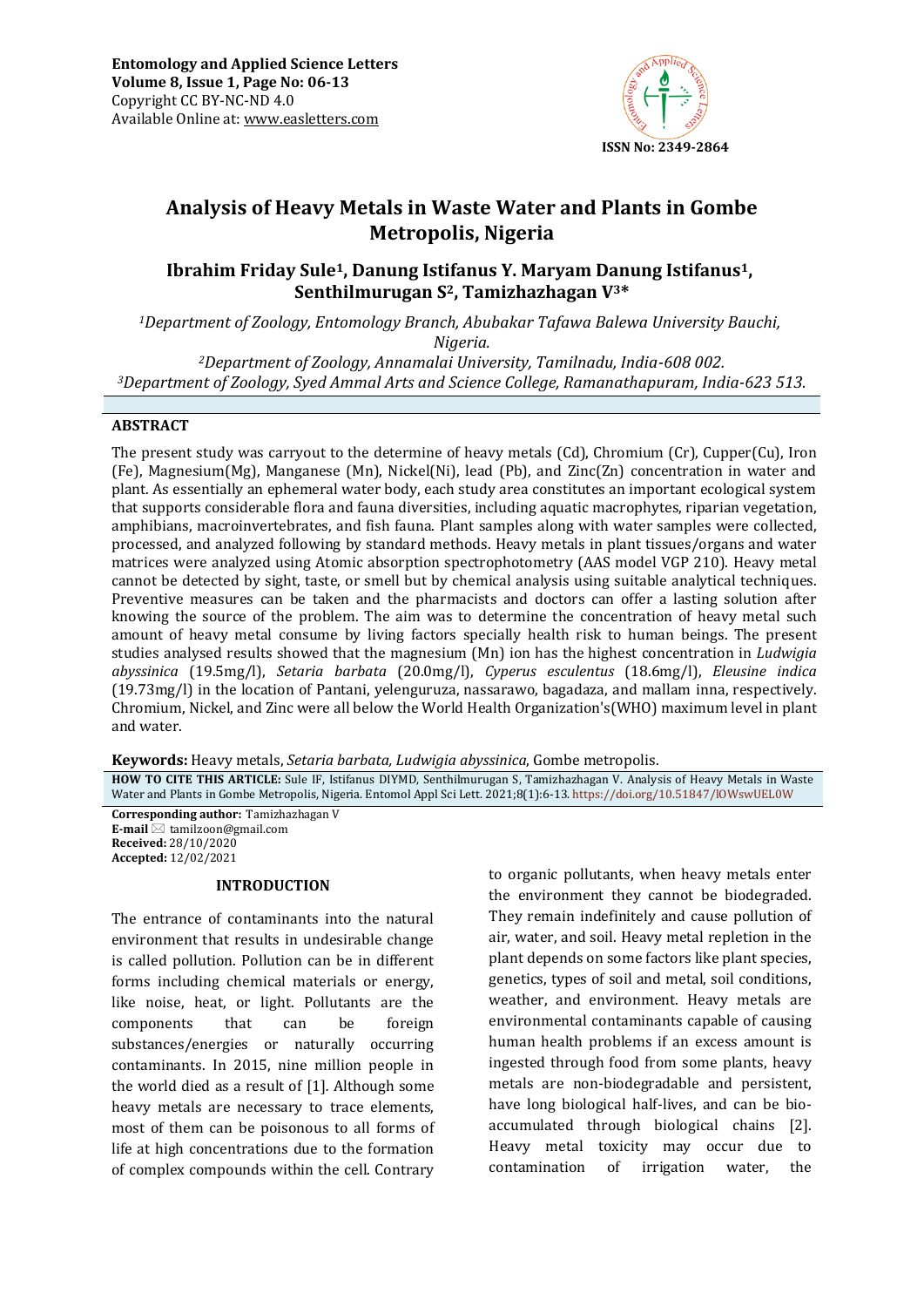application of fertilizer, and metal-based pesticides, industrial emission, harvesting process, transportation, storage, and sale [3-6]. Plants grown in soils contaminated with heavy metals have greater accumulation than those grown in uncontaminated soils. The reason is that farmlands located in industrialized areas are apt to pollution by the release of chemicals into them resulting in contamination of plants. Elements such as Cadmium and Chromium, are considered carcinogenic while Iron, Copper, Manganese, Zinc, and Nickel are considered essential trace elements. Contamination of the water with heavy metals is a serious concern in today's world [7]. Recently, heavy metals' exceeding the carrying capacity of waters has resulted in some problems regarding the aquatic ecosystem balance [8]. Such unprecedented pollution of aquatic ecosystems needs ecofriendly cost-effective remediation. In the aquatic system, where the entrance of pollutants is not continuous and they are thus get diluted, the analysis of plant tissues provides information about the quality of the system [9]. Heavy metals are usually found in natural waters and some are vital for living organisms; however, if they present in high concentrations, they may become highly poisonous. Heavy metal cannot be detected by sight, taste, or smell but by chemical analysis using suitable analytical techniques. Preventive measures can be taken and the pharmacists and doctors can offer a lasting solution after knowing the source of the problem.

Heavy metal contamination is very harmful. There are adverse effects related to it including health, environmental, or irrigational depending on the use of contaminated water. Many heavy metals do not have biological significance, hence, are toxic to living aquatic organisms even in minute concentration. In recent times, the contamination of the aquatic ecosystem with heavy metals largely from anthropogenic origin constitutes a serious environmental challenge at global, regional, and local side. The experiment aspect of this study was carried out in an analytical laboratory belonging to Abubakar Tafawa Balewa University (ATBU) and the laboratory is reliable and equipped. Not much study has been done on the status of heavy metal concentration and distribution despite its socio-economic and ecological significance.

# **MATERIALS AND METHODS**

## *Description of study area*

The study areas are located within Gombe state metropolis, they include pantami located around latitude  $10^{\circ}16'$  21.30"N and longitude  $11^{\circ}$  10' 3.90"E; Yelenguruza at  $09^{\circ}12'$  11.20"N and 12ᵒ12' 11.42E; Nassarawo at 13ᵒ11' 5.90"N and 09ᵒ45' 09.30E; Bagadaza at 10ᵒ15' 20.40"N and 11ᵒ15' 12.80"E; Mallam Inna at 09ᵒ42' 10.50"N and 09ᵒ11' 5.70"E. As essentially an ephemeral water body, each study area constitutes an important ecological system that supports considerable flora and fauna diversities, including aquatic macrophytes, riparian vegetation, amphibians, macroinvertebrates, and fish fauna. On-site sources of pollution include chemical fertilizers and pesticides, household sewage, and garbage patches.

# *Sample collection*

Total plant samples of twenty (20) were collected that is four (4) samples from each of the five (5) sampling locations, they include *Dactyloctenium aegyptium, Ludwigia abyssinica, Eragrostic tremula, Sida acuta, ipomoea violacea, Setaria barbata, hygrophilia rosefolia, eragrostis atrovirens, cyperus esculentus, ipomoea Aquatica, Sporobolus alroides, cyperus Flava, cyperus esculentus, Andropogon tectorum, ludwigia abyssinica, Digitaria horizontalis, eleusine indica, hydrolea palustris, stachytorpheta cayennesis, and aeachynomene indica.* Plant samples were collected longitudinally along the stretch of the stream at the littoral margin from five (5) sampling locations using a shovel, hand gloves, polythene bag, and masking tape and were taken to the laboratory for preparation. Water samples were also collected from corresponding sampling locations in a sampling bottle and taken to the laboratory.

# *Sample preparation*

The plant samples were properly separated and washed with de-ionized water and shed dried until they were ready for grinding. The dried samples were grinded into the powdered form using clean porcelain mortar and pestle and sieved in a 0.5nm sieve to a fine powder. The powdered samples were then labeled into small crucibles for proper identification. Water samples were filtered using Whatmann No.1 filter paper and the filtrates were acidified with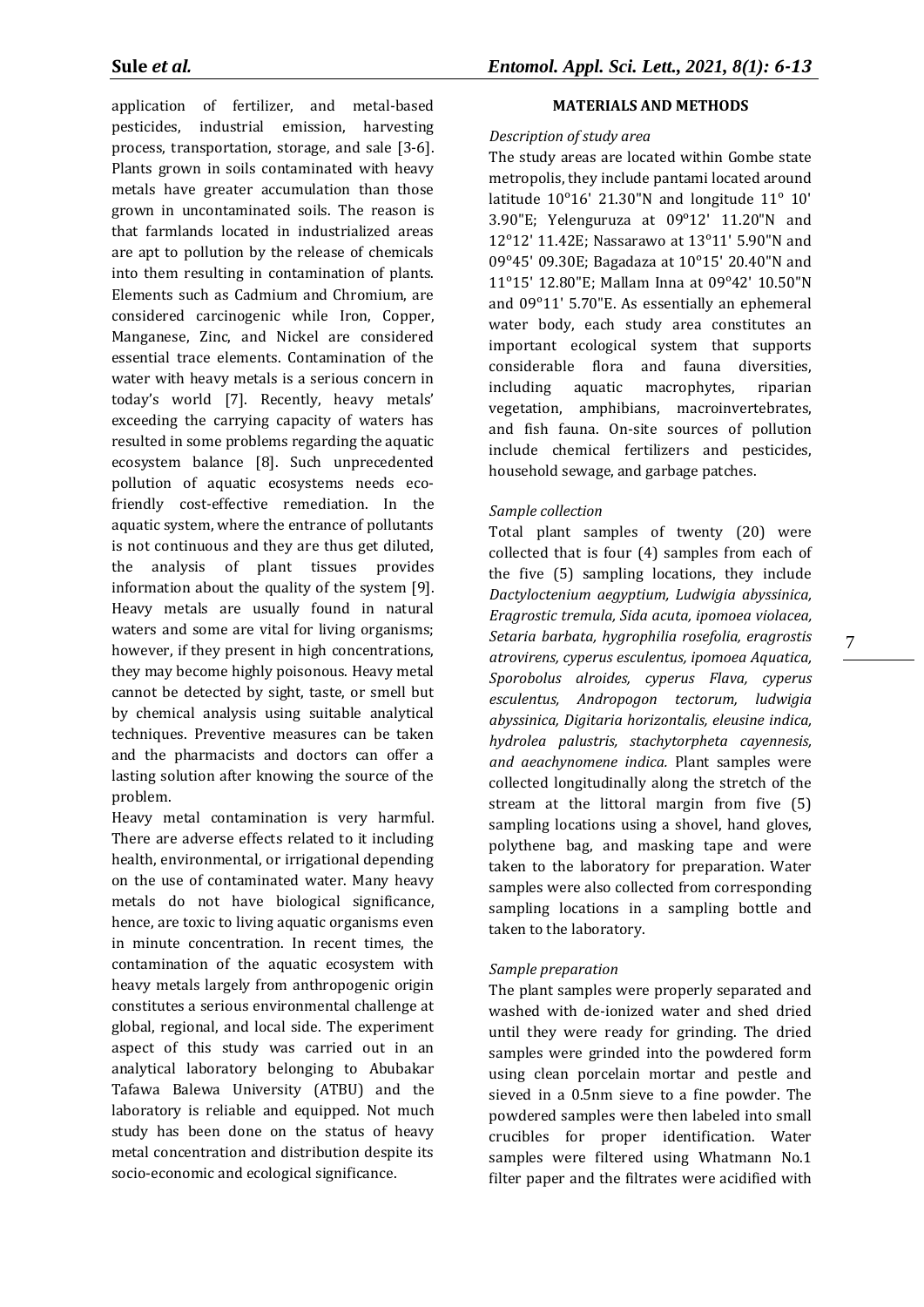5ml concentrated nitric acid and refrigerated prior to analysis.

#### *Digestion procedure*

The glasswares were properly washed and rinsed with distilled water. 2 grams of a powdered sample of each plant were weighed and transferred into a beaker. 10 ml of concentrated nitric acid and hydrochloric acids were mixed in a separate beaker of ratio 3:1 and added to the powdered samples. The mixtures were stirred thoroughly and allowed to stay overnight to enhance the complete digestion of the plant tissues. The resultant digests were heated in a water bath at 120°C until they turned transparently clear and allowed to cool. The digests were then filtered into a 100ml volumetric flask and were made to 20cm mark with distilled water and were then taken to the laboratory for heavy metal analysis [10].

#### *Data analysis*

Significant differences between concentrations of heavy metals, following different digestion methods, were analyzed by ANOVA (SAS institute, 1982) and were used to test the differences in concentrations of the heavy metals in water and plants. Digestion includes combusting volatile materials in the sample. These volatile materials namely carbohydrates, fats and oil, protein, and so on. This procedure can be done by two general methods are Dry ashing and Wet ashing [11]. This method includes the complete ignition of all organic substances in the raw and processed sample to remain only the non-volatile inorganic mineral element. The ignition begins by burning the substance on the non-luminous part of the Bunsen flame until it stops smoking and then transferred into a muffle furnace which is set between 450°C - 550°C [12]. Indiscriminate and extensive use of insecticides to protect crops possesses a serious threat to humans and the surrounding environment [13]. However, caution must be exercised against low results which may be due to any of the following reasons: Volatilization of elements, Combination or adsorption of elements with ash constituent or the vessel, and Incomplete extraction of the ash; such problems can usually be avoided. All acid procedure utilizes oxidizing agents to break down the organic substances. The method has

some advantages compared to dry ashing as no volatilization loss happens. The nutrient components can be determined in one digest solution, but cannot be used for some hard materials as incomplete digestion may occur. Different chemicals like nitric acid, perchloric, and sulphuric acid can be used in the determination of lead, iron, copper, nickel, cadmium, and other heavy metals. Hydrochloric acid was used in this project since the digestion is very fast though it is dangerous and an explosion may happen in case of carelessness. The solution after digestion will then be made up to the mark in the volumetric flask to move the sample solution [11].

# *Theory of analysis*

The analysis of trace elements present in the sample solution can be carried out by the use of the classical or instrumental method. However, the instrumental method of analysis is more reliable than the classical method. The instrumental method involves the use of instruments like the flame photometer, and atomic absorption spectrophotometer (AAS) [14]. In atomic absorption, there are two ways of adding thermal energy to a sample. A graphite furnace AAS makes use of a graphite tube with a strong electric current to heat the sample. Inflame AAS: we aspirate a sample into a flame by using a nebulizer. The flame is lined up in a beam of light of the proper wavelength. The flame (thermal energy) makes the atom undergo a transition from the ground state to the first excited state. When the atoms transit, they absorb some of the light from the beam. "The more concentrated the solution, the more light energy is absorbed" [15].

#### **RESULTS AND DISCUSSION**

The results obtained from the quantification of metal cations from soils and plant samples found in five locations of Pantami, Yelenguruza, Nassarawo, Bagadaza, and Mallam Inna within Gombe State metropolis are presented in **Tables 1-6** below. The results obtained from the quantification of metal cations from water samples found in Gombe are presented in **Table 1** below.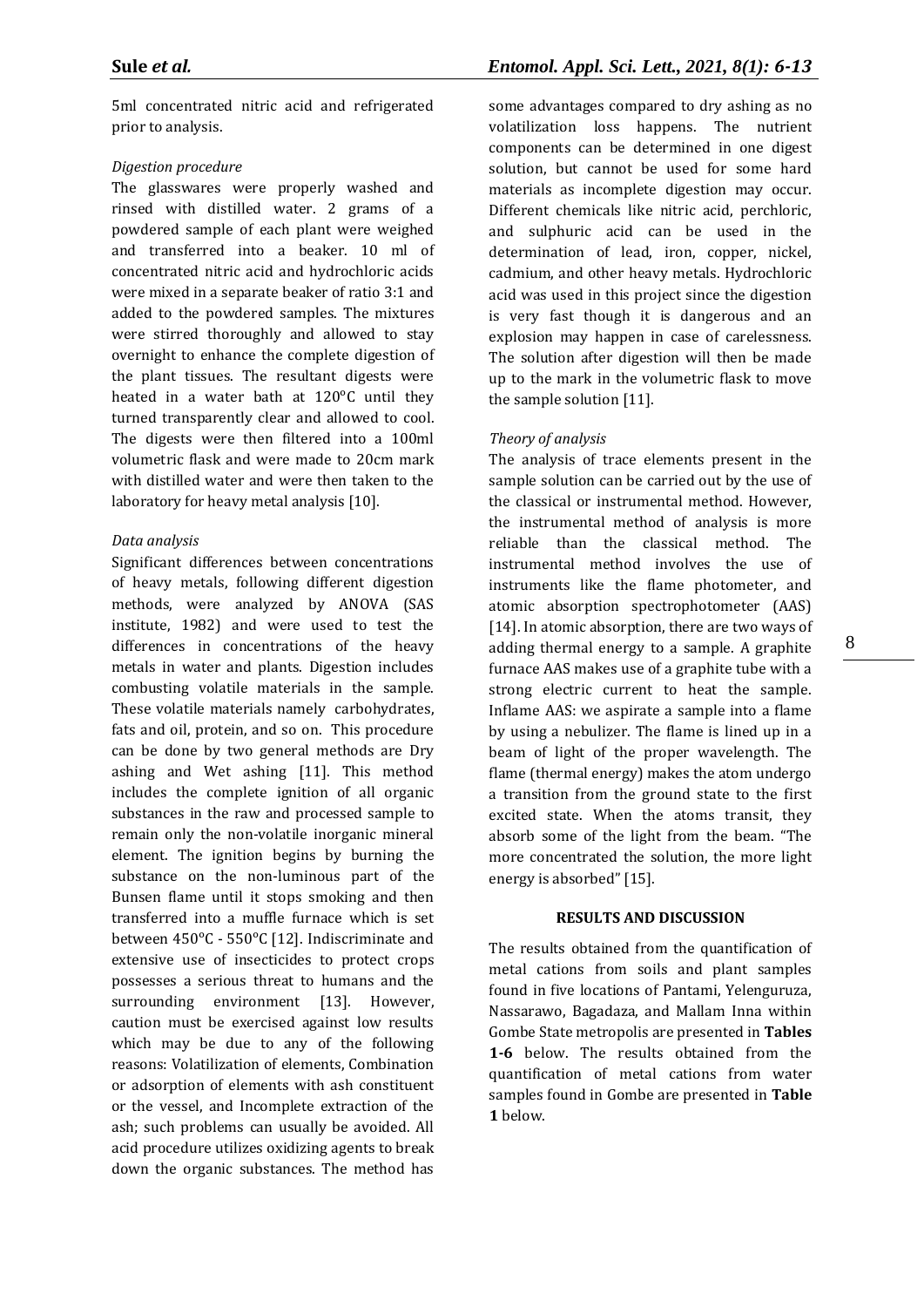| S/N    | Location                 | Cd | $_{\rm Cr}$ | Cu    | Fe          | Mg             | Mn         | Ni           | Pb           | Zn           |
|--------|--------------------------|----|-------------|-------|-------------|----------------|------------|--------------|--------------|--------------|
|        | Pantami                  |    |             | 0.025 | 0.35        | 15.7           | 1.9        | 0.02         |              | 0.051        |
| 2<br>3 | Yelenguruza<br>Nassarawo | -  |             | 0.05  | 5.0<br>2.35 | 16.85<br>11.50 | 1.8<br>2.0 | 0.01<br>0.04 | 0.02<br>0.01 | 0.42<br>0.55 |
| 4      | Bagadaza                 | -  |             | 0.08  | 0.6         | 17.9           | 3.4        | 0.025        |              | 0.9          |
| 5      | Mallam Inna              |    |             |       | 2.1         | 15.5           | 0.4        | -            | -            | 0.32         |

**Table 1.** The concentration of metalcations in water samples within various locations around Gombe metropolis

Comparison of the concentration of metal ions found in the various locations understudy was done based on Micronutrients and Heavy metal ion, respectively. The levels of Micronutrient concentrations found in the water were sampled for analysis from the above-listed locations is presented in **Table 1**. In it, it shows that the concentration of Magnesium ion appeared to be the highest, followed by Manganese, iron, Zinc, Copper, Nickel, Lead, in that order while cadmium and chromium are noted to be completely absent. The level of Magnesium ion concentrations was noted to be highest in Bagadaza and least in the environs around Nassarawo. The level of Iron ion concentrations was noted to be highest in Yelenguruza and lowest in the Pantami area. The level of Manganese ion concentrations was noted to be

highest in Bagadaza and least in Mallam Inna. The level of Zinc ion concentrations was noted to be highest in Bagadaza and lowest in Pantami. The level of Copper ion concentrations was noted to be highest in Bagadaza and lowest in the environs around Nassarawo while areas around Yelenguruza and Mallam Inna area are completely absent. The level of Nickel ion concentrations was noted to be highest in Nassarawo and completely absent in Mallam Inna. The level of Lead ion concentrations was noted to be highest in Yelenguruza and lowest in Nassarawo while evirons around Pantami, Bagadaza, and Mallam inna were completely absent. The results obtained from the quantification of metal cations from plant samples found within pantami premise are presented in **Table 2** below.

| S/N | <b>Plant</b>             | Cd | $_{\rm Cr}$                                                               | Cu    | Fe    | Mg    | Mn    | Ni   | Pb | Zn    |
|-----|--------------------------|----|---------------------------------------------------------------------------|-------|-------|-------|-------|------|----|-------|
|     | Dactyloctenium aegyptium | -  |                                                                           | 0.045 | 11.85 | 17.35 | 2.9   |      |    |       |
| 2   | Ludwigia Abyssinica      |    | $\hspace{0.05cm}$                                                         | 0.155 | 1.1   | 19.5  | 10.85 | 0.01 |    | 0.025 |
| 3   | Eragrostic Tremula       |    | $\hspace{1.0cm} \rule{1.5cm}{0.15cm} \hspace{1.0cm} \rule{1.5cm}{0.15cm}$ | 0.405 | 0.8   | 17.8  | 4.9   | 0.01 |    |       |
| 4   | Sida Acuta               |    |                                                                           | 0.38  | 6.7   | 18.2  | 1.2   |      |    | 0.01  |

**Table 2.** The concentration of metal cations in some selected plant samples found within Pantami premises

The levels of Micronutrient concentrations found in the plant that were sampled for analysis from Pantami are presented in **Table 2**. It shows that the concentration of Magnesium ion to be the highest, followed by Iron, Manganese, Copper, Zinc, Nickel in that order while Cadmium, Chromium, and Lead are noted to be completely absent in all the plant samples. The level of Magnesium ion concentrations was noted to be highest in *Ludwigia Abyssinica* and lowest in *Dactyloctenium aegyptium.* The level of Iron ion concentrations was noted to be highest in *Dactyloctenium aegyptium* and lowest in *Eragrostic Tremula.* The level of Manganese ion

concentrations was noted to be highest in *Ludwigia Abyssinica* and lowest in *Sida Acuta*. The level of Zinc ion concentrations was noted to be highest in *Ludwigia Abyssinica* and lowest in *Sida Acuta*. The level of copper ion concentrations was noted to be highest in *Eragrostic Tremula* and lowest in *Dactyloctenium aegyptium*. The level of Nickel ion concentrations was noted to have the same minimal concentration. The results obtained from the quantification of metal cations from plant samples found in the environs around Yelenguruza are presented in **Table 3** below.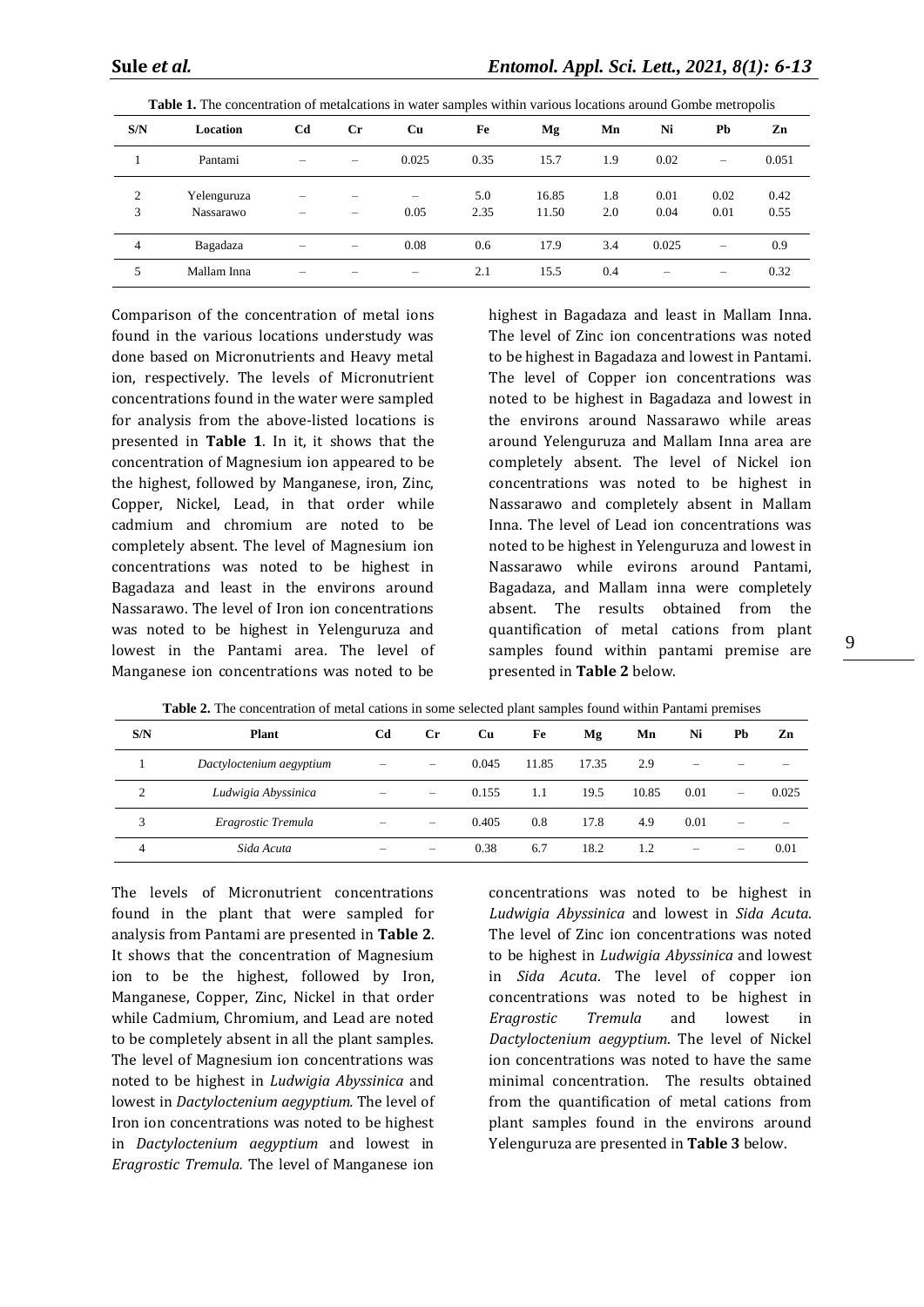| S/N             | <b>Plant</b>          | Cd | Cr.                             | Cu    | Fe   | Mg   | Mn                                                                        | Ni                       | Pb                       | Zn   |
|-----------------|-----------------------|----|---------------------------------|-------|------|------|---------------------------------------------------------------------------|--------------------------|--------------------------|------|
|                 | Ipomoea violacea      | -  | $\hspace{0.1mm}-\hspace{0.1mm}$ | 0.595 | 1.75 | 21.3 | $\hspace{1.0cm} \rule{1.5cm}{0.15cm} \hspace{1.0cm} \rule{1.5cm}{0.15cm}$ | 0.02                     | 0.01                     | 0.26 |
| $\bigcirc$<br>∸ | Setaria Barbata       | -  | $\overline{\phantom{a}}$        | 0.63  | 0.5  | 20.0 | 4.5                                                                       | -                        | $\overline{\phantom{a}}$ | 0.15 |
| 3               | Hygrophilia Rosefolia | -  | $\sim$                          | 0.79  | 0.3  | 19.2 | $\overline{\phantom{0}}$                                                  | -                        |                          | 0.01 |
| 4               | Eragrostic atrovirens | -  | $\sim$                          | 0.65  | 11.0 | 19.2 | 4.0                                                                       | $\overline{\phantom{a}}$ | $\overline{\phantom{a}}$ | 0.01 |

**Table 3.** The concentration of metal cations in some selected plants samples found in environs around Yelenguruza

The levels of Micronutrient concentrations found in the plant that were sampled for analysis from the above-listed locations are presented in **Table 3**. It shows that the concentration of Magnesium ion appeared to be the highest, followed by Iron, Copper, and Zinc. The level of Magnesium ion concentrations was noted to be highest in *Ipomoea Violacea* and lowest in both *Hygrophilia Rosefolia* and *Eragrostic atrovirens*. The level of Iron ion concentrations was noted to be highest in *Eragrostic atrovirens* and lowest in *Hygrophilia* 

*Rosefolia*. The level of Copper ion concentrations was noted to be highest in *Hygrophilia Rosefolia* and lowest in *Ipomoea violacea*. The level of Zinc ion concentrations was noted to be highest in *Ipomoea violacea* and lowest in both *Hygrophilia rosefolia* and *eragrostic atrovirens.* While Cadmium and chromium are noted to be completely absent whereas nickel and lead are found in trace amounts. The results obtained from the quantification of metal cations from plant samples found in the environs around Nassarawo are presented in **Table 4** below.

**Table 4.** The concentration of metal cations in some plants samples found in environs around Nassarawo

| S/N                | <b>Plant</b>        | Cd                       | <b>Cr</b>                       | Cu    | Fe   | Mg    | Mn  | Ni                       | Pb                       | Zn     |
|--------------------|---------------------|--------------------------|---------------------------------|-------|------|-------|-----|--------------------------|--------------------------|--------|
|                    | Cyperus esculentus  | $\overline{\phantom{a}}$ |                                 | 0.645 | 11.7 | 18.6  | 2.6 |                          |                          | $\sim$ |
| $\mathcal{D}$<br>∠ | Ipomoea Aquatica    | $\overline{\phantom{a}}$ | $\hspace{0.1mm}-\hspace{0.1mm}$ | 0.49  | 0.2  | 18.25 | 2.1 | $\overline{\phantom{0}}$ | $\overline{\phantom{a}}$ | 0.03   |
| 3                  | Sporobolus Alroides | $\overline{\phantom{a}}$ |                                 | 0.03  | 8.65 | 17.4  | 1.1 | $\overline{\phantom{0}}$ | $\hspace{0.05cm}$        | 0.32   |
| 4                  | Cyperus Flava       | -                        |                                 | 0.02  | 10.2 | 18.0  | 1.7 | 0.01                     | $\overline{\phantom{0}}$ | 0.36   |

The levels of Micronutrient concentrations found in the plant that were sampled for analysis from the above-listed locations are presented in **Table 4**. It shows that the concentration of Magnesium ion appeared to be the highest, followed by Iron, Manganese, and Zinc in that order. The level of Magnesium ion concentrations was noted to be highest in *Cyperus esculentus* and lowest in *Sporobolus alroides*. The level of Iron ion concentrations was noted to be highest in *Cyperus esculentus* and lowest in *Ipomoea Aquatica*. The level of Manganese ion concentrations was noted to be

highest in *Cyperus esculentus* and lowest in *Sporobolus alroides*. The level of Zinc ion concentrations was noted to be highest in *Cyperus Flava* and lowest in *Ipomoea Aquatica*. The level of copper ion was noted to be the highest in *cyperus esculentus* and lowest in *cyperus Flava* while Cadmium, Chromium, Lead, and Nickel are noted to be completely absent. The results obtained from the quantification of metal cations from plant samples found in the environs around Bagadaza are presented in **Table 5** below.

| S/N | <b>Plant</b>           | Cd                       | Cr.  | Cu                       | Fe  | Mg   | Mn    | Ni   | Pb                       | Zn   |
|-----|------------------------|--------------------------|------|--------------------------|-----|------|-------|------|--------------------------|------|
|     | Cyperus Esculentus     |                          | 0.01 | $\overline{\phantom{a}}$ | 0.5 | 18.9 | 6.2   | 0.02 | -                        | 0.51 |
|     | Andropogon Tectorum    | -                        | 0.01 | $\overline{\phantom{a}}$ | 0.5 | 17.9 | 4.9   | 0.01 | $\overline{\phantom{a}}$ | 0.55 |
| 3   | Ludwigia Abyssinica    |                          |      |                          | 0.3 | 18.3 | 11.05 | -    |                          | 0.64 |
| 4   | Digitaria Horizontalis | $\overline{\phantom{a}}$ | 0.01 | $\overline{\phantom{0}}$ | 4.0 | 16.5 | 0.6   |      |                          | 0.34 |

**Table 5.** The concentration of Metal Cations in some Selected Plants Samples Found in Environs around Bagadaza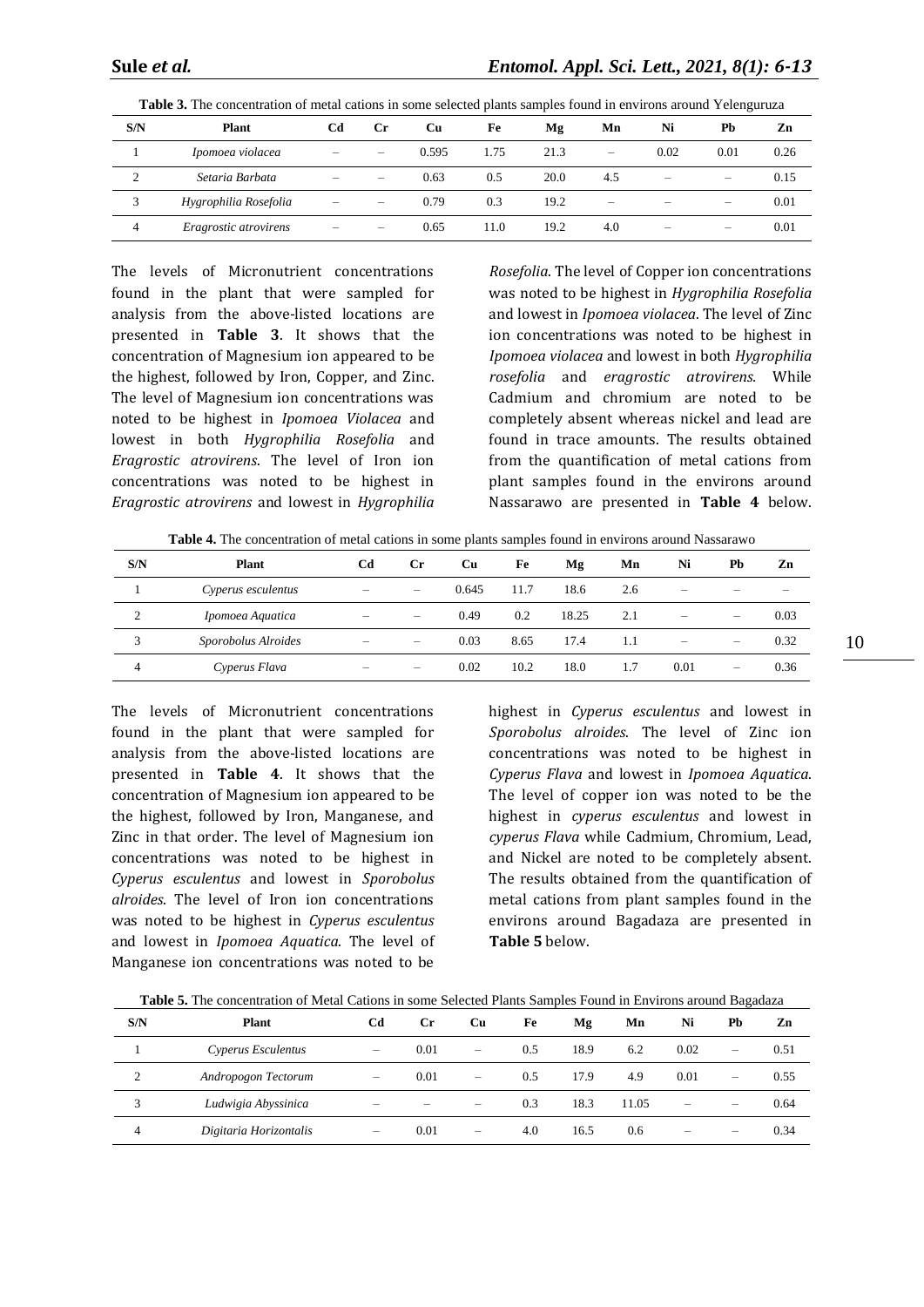The levels of Micronutrient concentrations found in the plants that were sampled for analysis from the above-listed locations are presented in **Table 5**. It shows that the concentration of Magnesium ion appeared to be the highest, followed by Manganese, Zinc, Iron, Nickel, and Chromium. The level of Magnesium ion concentrations was noted to be highest in *Cyperus esculentus* and lowest in *Digitaria horizontalis.* The level of Iron ion concentrations was noted to be highest in *Digitaria horizontalis* and lowest in *Ludwigia Abyssinica.* The level of

Manganese ion concentrations was noted to be highest in *Ludwigia Abyssinica* and lowest in *Digitaria horizontalis.* The level of Zinc ion concentrations was noted to be highest in *ludwigia abyssinica* and lowest in *Digitaria horizontalis*. Nickel, copper, lead, and Cadmium cations were noted to be completely absent in the plant samples while chromium is found in trace concentrations. The results obtained from the quantification of metal cations from plant samples found in the environs around Mallam Inna are presented in **Table 6** below.

**Table 6.** The concentration of Metal Cations in some Selected Plants Samples Found in Environs around Mallam Inna

| S/N                | Plant                     | C <sub>d</sub>                  | Сr   | Cu                | Fe   | Mg    | Mn   | Ni    | Pb | Zn    |
|--------------------|---------------------------|---------------------------------|------|-------------------|------|-------|------|-------|----|-------|
|                    | Eleusine Indica           | $\hspace{0.1mm}-\hspace{0.1mm}$ | 0.01 | -                 | 0.2  | 19.73 | 11.1 | -     |    | 0.645 |
| $\mathcal{L}$<br>∠ | Hydrolea Palustris        | $\hspace{0.05cm}$               | 0.01 | $\hspace{0.05cm}$ | 12.5 | 19.6  | 9.05 |       |    | 0.665 |
| 3                  | Stachytorpheta cayennesis | $\hspace{0.05cm}$               | 0.01 | $\hspace{0.05cm}$ | 8.25 | 17.9  | 2.5  | 0.015 |    | 0.67  |
| 4                  | Aeachynomene indica       | $\hspace{0.05cm}$               | 0.01 |                   | 5.6  | 18.2  | 2.9  | 0.015 |    | 0.77  |

The levels of Micronutrient concentrations found in the soil that were sampled for analysis from the above-listed locations are presented in **Table 6**. It shows that the concentration of Magnesium ion appeared to be the highest, followed by Manganese, iron, and Zinc. The level of Magnesium ion concentrations was noted to be highest in *Eleusine indica* and lowest in *Stachytorpheta cayennesis*. The level of Iron ion concentrations was noted to be highest in *Hydrolea palustris* and lowest in eleusine indica. The level of Manganese ion concentrations was noted to be highest in *Eleusine indica* and lowest in *Stachytorpheta cayennesis.* The level of Zinc ion concentrations was noted to be highest in *Aachynomene indica* and lowest in *Aleusine indica*. Cadmium, copper, and lead were found to be absent while chromium and nickel are found in trace.

The results of this study showed the concentrations of heavy metals in wastewater and plant samples. The enrichment factor showed that Zn, Cd, Cr, Cu, Ni, and Pb are essentially from the anthropogenic source while Fe, Mg, and Mn originate from natural and anthropogenic sources. There is a growing concern on the gradual build-up of toxic metals in streams as a greater percentage is in the mobile fractions. These will become available to plants or groundwater over a geological time scale where they are biomagnified. The

information on the potentially available trace metals, as opposed to estimated total metals, may be useful in designing a remediation program for contaminated sites. It provides the relationship between contaminants and the environment. The results obtained from the assessment of heavy in wastewater and plants in this project research have tally with the result obtained by various researchers in the same assessment of heavy metals in wastewater and plant from a different environment.

The result obtained by Ibrahim-Z (2010) in Jigawa metropolis which was 1.533mg/l, 0.11mg/l, 0.222mg/l, 1.233mg/l for Mn, Fe, Zn, and Pb, respectively, while the result obtained from these assessments are 2.0mg/l, 2.35mg/l, 0.42mg/l, 0.01mg/l for Mn, Fe, Zn, and Pb, respectively, while traces of cadmium and chromium are absent in all locations and these show no significant difference between the result. Generally, high concentrations of heavy metals were measured in the water and plant samples in different locations. The concentration of metal ions found in the various locations understudy was done based on Micronutrients and Heavy metal ions, respectively. The levels of Micronutrient concentrations found in the water were sampled for analysis showed that the concentration of magnesium ion appeared to be the highest. The level of Magnesium ion concentrations was

11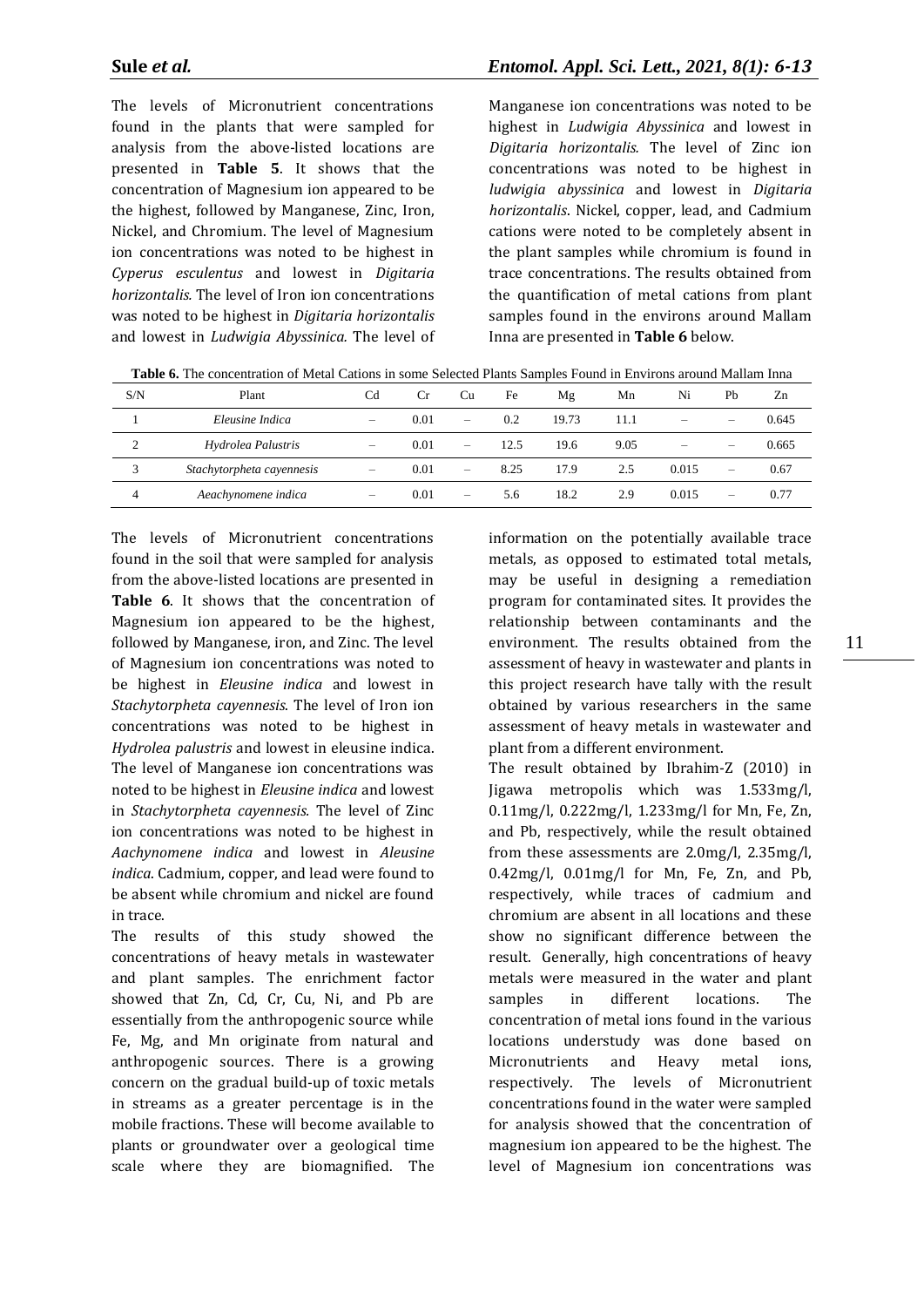noted to be highest in bagadaza (19.9mg/l) and lowest in the environs around nassarawo (11.50mg/l). Whereas, the concentration of cadmium, chromium, and lead were noted to be absent from the water samples.

With regards to the levels of heavy metal concentrations found in the plant samples that were collected for analysis from around pantami environs shows that the concentration of magnesium ion in *lugwigia abyssinica*  (10.85mg/l) appeared to be the highest and lowest in *Dactyloctenium aegyptium*  (17.35mg/l). The concentrations of cadmium, chromium, and lead were noted to be absent with nickel showing only a little amount of concentrations in the plant samples. Copper also showed variation in the environs around yelenguruza with the highest concentration seen in *Hygrophilia Rosefolia* followed by *Eragrostic atrovirens, Setaria Barbata,* and lowest seen in *Ipomoea violacea* in the order 0.79>0.65>0.63>0.595, respectively. Cadmium, chromium, and lead were found to be absent in *Dactyloctenium aegyptium, lugwigia abyssinica, Eragrostic Tremula, Sida Acuta,* and few traces of nickel were noted around pantami environs. Environs around mallam Inna showed no concentration of cadmium, copper, and lead with few traces of nickel ions. Based on the study or analysis carried out, magnesium, iron, and manganese are considered to be in high concentration compared to other studied heavy metals. Hence, magnesium, manganese, and iron are considered an important metal when accumulated in plants and causes less harm.

# **CONCLUSION**

The present study revealed that high concentration was found in both plant and water was noted in magnesium ion and iron ion while cadmium, lead, and copper were mostly absent. *Ludwigia Abyssinica, Ipomoea violacea, Cyperus esculentus,* and *Hydrolea Palustris* have the highest concentration of magnesium ion. The concentration of all the heavy metals was found to be less in water compared to the selected plant species except for zinc and nickel. It is recommended that farmers should engage in the cultivation of plants containing that are rich in magnesium, manganese, and iron considering their importance while lead, cadmium, and

chromium ion should be avoided due to their toxicity in plants when ingested by humans. Market basket surveys should also be done in other to gain reliable scientific data about our contaminants and the use of good agricultural practices.

**ACKNOWLEDGMENTS:** The authors express sincere thanks to the Dr.S.V.S.Amanulla Hameed, Principal of Syed Ammal Arts and Science College, Ramanathapuram, and mentor Department of Zoology, Branch Entomology, Abubakar Tafawa Balewa University Bauchi, Nigeria for the facilities provided to carry out this research work.

## **CONFLICT OF INTEREST:** None

## **FINANCIAL SUPPORT:** None

**ETHICS STATEMENT:** The studies mainly involving plants and water (a-biotic factors) under the verification and monitor by Syed Ammal Arts and Science College, Research and Development Cell.

#### **REFERENCES**

- 1. Beil LA. The list of diseases linked to air pollution is growing. Sci News. 2017;192(5):546.
- 2. Lambert RJ. Susceptibility testing: inoculum size dependency of inhibition using the Colworth MIC technique. J Appl Microbiol. 2000;89(2):275-9.
- 3. Amasha RH, Aly MM. Removal of Dangerous Heavy Metal and Some Human Pathogens by Dried Green Algae Collected From Jeddah Coast. Pharmacophores. 2019;10(3):5-13
- 4. Edori OS, Nwineewii JD, Nwoke IB. Metals and Phytochemical Composition of Leaves and Peels of Pawpaw (Carica Papaya) Sold Within Port Harcourt, Rivers State, Nigeria. Pharmacophores. 2019;10(4):57-61.
- 5. Mirnategh SB, Shabanipour N, Sattari M. Seawater, Sediment and Fish Tissue Heavy Metal Assessment in Southern Coast of Caspian Sea. Int J Pharm Res Allied Sci. 2018;7(3):116-25.
- 6. Mazı C, Karaderi S, Arıöz F. Determination of UV-Vis Spectrophotometric Method of Metal Complexes Stoichiometry between Cu (II) and Zn (II) with Vilazodone Hydrochloride.